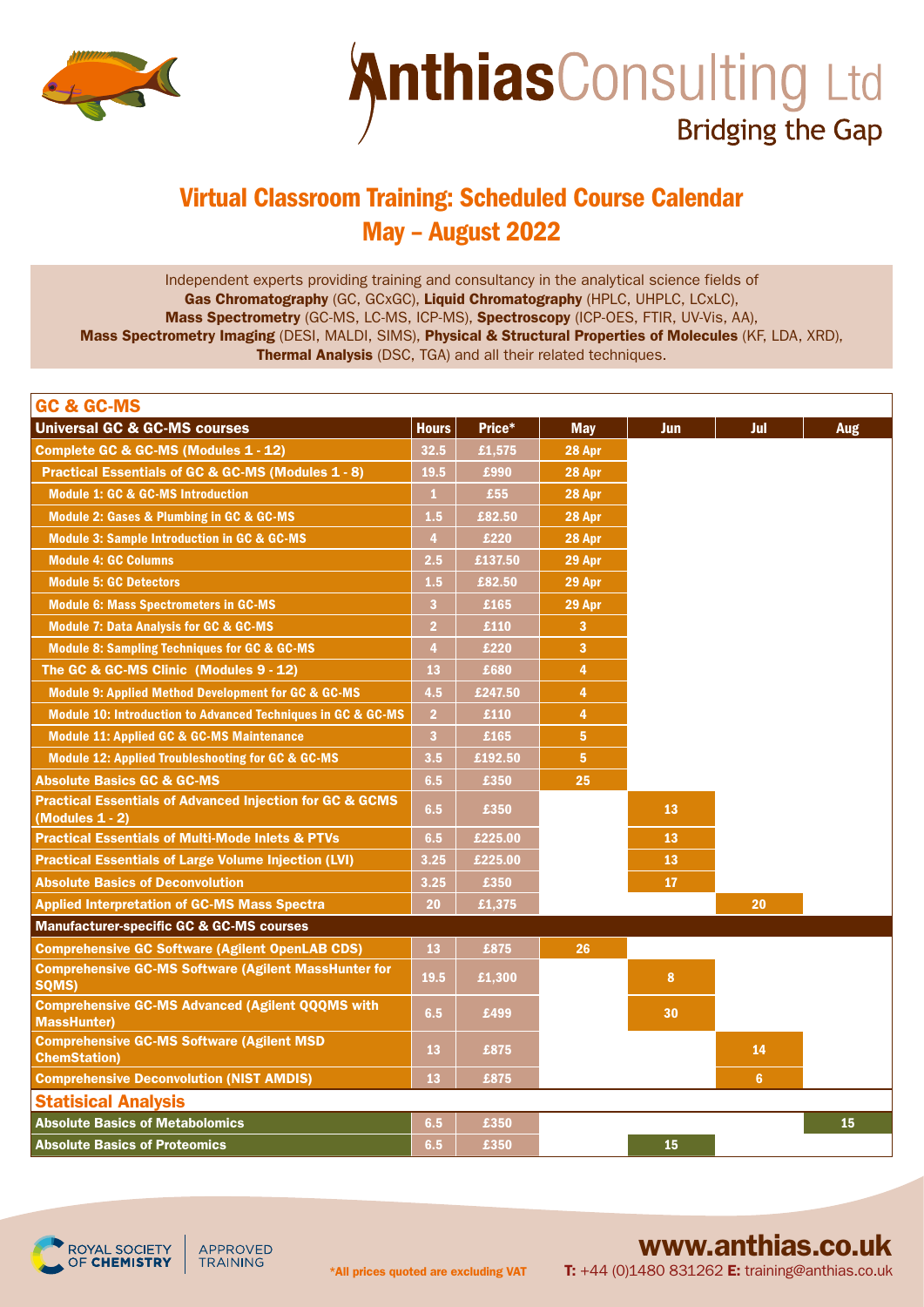| <b>HPLC &amp; LC-MS</b>                                                                                                                    |                         |                 |            |                |                 |            |
|--------------------------------------------------------------------------------------------------------------------------------------------|-------------------------|-----------------|------------|----------------|-----------------|------------|
| <b>Universal HPLC &amp; LC-MS courses</b>                                                                                                  | <b>Hours</b>            | Price*          | <b>May</b> | <b>Jun</b>     | Jul             | <b>Aug</b> |
| <b>Applied Interpretation of LC-MS Mass Spectra</b>                                                                                        | 20                      | £1,375          | 16         |                |                 |            |
| <b>Absolute Basics of HPLC &amp; LC-MS</b>                                                                                                 | 6.5                     | £350            | 23         |                |                 |            |
| Absolute Basics of Ion Chromatography (IC)                                                                                                 | 6.5                     | £350            |            | $6\phantom{1}$ |                 |            |
| Absolute Basics of Anion Exchange Chromatography (AEC)                                                                                     | 6.5                     | £350            |            | $\overline{7}$ |                 |            |
| Absolute Basics of Size Exclusion Chromatography (SEC)                                                                                     | 6.5                     | £350            |            | 8              |                 |            |
| Complete HPLC & LC-MS (Modules 1 - 12)                                                                                                     | 32.5                    | £1,575          |            | 27             |                 |            |
| Practical Essentials of HPLC & LC-MS (Modules 1 - 8)                                                                                       | 18                      | £990            |            | 27             |                 |            |
| <b>Module 1: LC &amp; LC-MS Introduction</b>                                                                                               | $\mathbf{1}$            | £55             |            | 27             |                 |            |
| <b>Module 2: Mobile Phases &amp; Pumps in HPLC &amp; LC-MS</b>                                                                             | 2.5                     | £137.50         |            | 27             |                 |            |
| <b>Module 3: Sample Introduction in HPLC &amp; LC-MS</b>                                                                                   | 1                       | £55             |            | 27             |                 |            |
| <b>Module 4: LC Classification, Columns &amp; Theory</b>                                                                                   | 3.5                     | £192.50         |            | 28             |                 |            |
| <b>Module 5: Practical Essentials of LC Detectors</b>                                                                                      | 1                       | £55             |            | 28             |                 |            |
| <b>Module 6: Data Analysis for HPLC &amp; LC-MS</b>                                                                                        | $\overline{2}$          | £110            |            | 28             |                 |            |
| <b>Module 7: Mass Spectrometers in LC-MS</b>                                                                                               | 3.5                     | £192.50         |            | 29             |                 |            |
| <b>Module 8: Sample Preparation, Calibration Standards and</b><br><b>Sample Properties for HPLC &amp; LC-MS</b>                            | 3.5                     | £192.50         |            | 29             |                 |            |
| The HPLC & LC-MS Clinic (Modules 9 -12)                                                                                                    | 14.5                    | £680            |            |                | 4               |            |
| Module 9: Applied Method Development & Optimisation for HPLC<br>& LC-MS                                                                    | 5.5                     | £302.50         |            |                | 4               |            |
| Module 10: Introduction to Advanced Techniques in LC & LC-MS                                                                               | $\overline{\mathbf{3}}$ | £165            |            |                | $5\phantom{.0}$ |            |
| <b>Module 11: Applied HPLC &amp; LC-MS Maintenance</b>                                                                                     | 2.5                     | £137.50         |            |                | $6\phantom{a}$  |            |
| <b>Module 12: Applied Troubleshooting for HPLC &amp; LC-MS</b>                                                                             | 3.5                     | £192.50         |            |                | $6\phantom{1}$  |            |
| <b>Applied UHPLC</b>                                                                                                                       | 6.5                     | £510            |            |                | 26              |            |
|                                                                                                                                            |                         |                 |            |                |                 |            |
| <b>Manufacturer-specific HPLC &amp; LC-MS courses</b>                                                                                      |                         |                 |            |                |                 |            |
| <b>Comprehensive LC-MS Software (Agilent MassHunter)</b>                                                                                   | 19.5                    | £1,300          |            |                |                 | 22         |
| <b>Mass Spectroscopy</b>                                                                                                                   |                         |                 |            |                |                 |            |
| <b>Absolute Basics of MALDI-TOF</b>                                                                                                        | 6.5                     | £350            | 4          |                |                 |            |
| Absolute Basics of Mass Spectrometry Imaging (MSI)                                                                                         | 6.5                     | £350            |            | 22             |                 |            |
| <b>Applied Interpretation of GC-MS Mass Spectra</b>                                                                                        | 20                      | £1,375          |            |                | 20              |            |
| <b>Applied Interpretation of LC-MS Mass Spectra</b>                                                                                        | 20                      | £1,375          | 16         |                |                 |            |
| <b>Spectrometry</b>                                                                                                                        |                         |                 |            |                |                 |            |
| <b>Absolute Basics of Atomic Absorption Spectroscopy (AAS)</b>                                                                             | 6.5                     | £350            | 25         |                |                 |            |
| <b>Applied FTIR</b>                                                                                                                        | 6.5                     | £350            |            |                | 25              |            |
| <b>Inductively-Coupled Plasma</b>                                                                                                          |                         |                 |            |                |                 |            |
| <b>Applied ICP-OES</b>                                                                                                                     | 6.5                     | £350            | 3          |                |                 |            |
| <b>Applied ICP-MS</b>                                                                                                                      | 6.5                     | £350            | 4          |                |                 |            |
| <b>Absolute Basics of ICP-OES &amp; ICP-MS</b>                                                                                             | 6.5                     | £350            | 24         |                |                 |            |
| <b>Manufacturer-specific ICP courses</b>                                                                                                   |                         |                 |            |                |                 |            |
| <b>Comprehensive ICP-MS Software (Agilent MassHunter)</b>                                                                                  | 13                      | £875            |            |                | 11              |            |
| <b>Physical &amp; Structural Properties of Molecules</b>                                                                                   |                         |                 |            |                |                 |            |
| Absolute Basics of Physical & Structural Properties of<br><b>Molecules (Modules 1 - 6)</b>                                                 | 20                      | £990            |            | <b>20</b>      |                 |            |
| <b>Module 1: Absolute Basics of Karl Fischer (KF)</b>                                                                                      | $\overline{2}$          | £110            |            | 20             |                 |            |
| Module 2: Absolute Basics of Thermal Gravimetric Analysis (TGA)                                                                            | 1.5                     | £82.50          |            | 20             |                 |            |
| <b>Module 3: Absolute Basics of Differential Scanning Calorimetry</b><br>(DSC)                                                             | 3.5                     | £192.50         |            | 20             |                 |            |
| <b>Module 4: Absolute Basics of Laser Diffraction Analysis (LDA)</b>                                                                       | 2 <sup>1</sup>          | £110            |            | 21             |                 |            |
| <b>Module 5: Absolute Basics of Powder X-ray Diffraction (PXRD)</b><br><b>Module 6: Absolute Basics of Mass Spectrometry Imaging (MSI)</b> | 4.5<br>6.5              | £247.50<br>£350 |            | 21<br>22       |                 |            |



APPROVED<br>TRAINING

## [www.anthias.co.uk](https://www.anthias.co.uk/)

T: +44 (0)1480 831262 E: training@anthias.co.uk